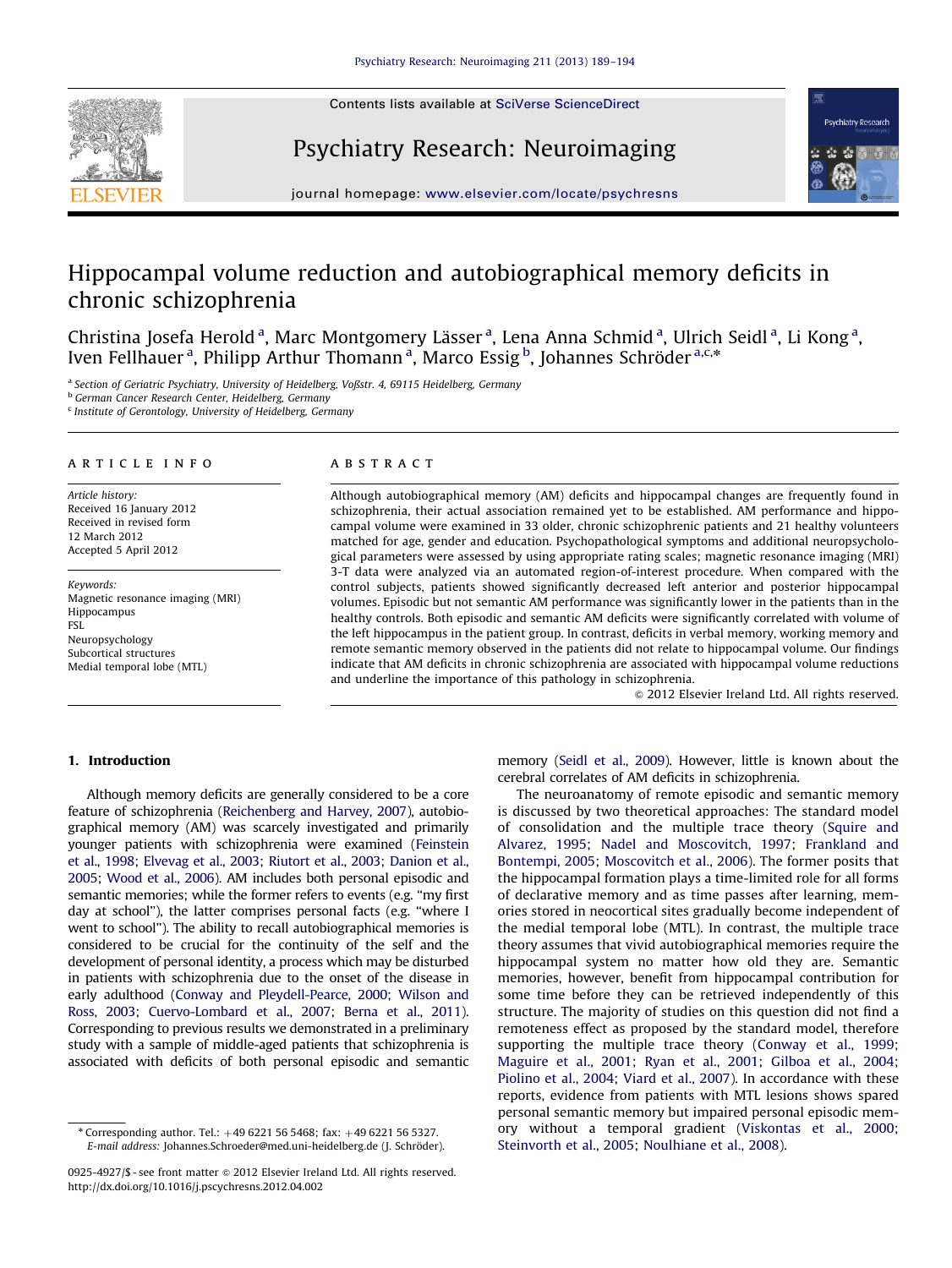Brain morphological changes have been frequently reported in patients with schizophrenia: Based on 37 studies, which utilized voxel-based morphometric analysis of data, Fornito and colleagues reported gray matter reduction in a network of frontal, temporal, thalamic and striatal regions ([2009\)](#page--1-0). Moreover, changes in brain structure were identified at different stages of the disorder. Individuals at high risk of developing schizophrenia showed frontotemporal structural abnormalities, with more extensive changes in first-episode and chronic schizophrenia ([Chan et al., 2011\)](#page--1-0). Comparing gray matter volume between first-episode and chronic patients the authors of another metaanalysis found progression of cortical changes while temporolimbic pathology seemed to be rather stable ([Ellison-Wright et al.,](#page--1-0) [2008\)](#page--1-0). More specifically, hippocampal volume reductions in patients with schizophrenia were reported in an earlier metaanalytic study [\(Nelson et al., 1998](#page--1-0)). These results underline the importance of this region in schizophrenia and are consistent with declarative memory deficits frequently observed in this patient group. However, although chronic patients were examined in a wide range of studies, older patients with a duration of illness of more than 20 years were only investigated in a few studies, which consistently found significantly smaller hippocampal volumes in patients versus controls ([Sachdev et al., 2000;](#page--1-0) [Weiss et al., 2005](#page--1-0); [Prestia et al., 2011\)](#page--1-0).

Given the acknowledged role of the hippocampus in episodic memory [\(Scoville and Milner, 1957;](#page--1-0) [Milner et al., 1998;](#page--1-0) [Eichenbaum et al., 2007\)](#page--1-0) and structural alterations of this region in schizophrenic patients [\(Nelson et al., 1998;](#page--1-0) [Wright et al., 2000;](#page--1-0) [Honea et al., 2005\)](#page--1-0) we decided to investigate AM deficits with respect to hippocampal volume reductions in chronic schizophrenia. Performance in other neuropsychological parameters was considered for comparison. We hypothesized that (i) hippocampal volume reductions are also found in older patients with chronic schizophrenia when compared to controls carefully matched for age, gender and education; and (ii) that patients with chronic schizophrenia show AM deficits, which are associated with hippocampal volume reductions.

#### 2. Methods

#### 2.1. Subjects

Thirty-three patients with DSM-IV schizophrenia ( $n=24$ ) or schizoaffective disorder  $(n=9)$  were recruited among the inpatients treated at the section of Geriatric Psychiatry at the University of Heidelberg and the residential care St. Thomas e.V., Heidelberg. Psychopathology was assessed by means of the Scale for the Assessment of Positive Symptoms (SAPS, [Andreasen, 1984b\)](#page--1-0), the Scale for the Assessment of Negative Symptoms (SANS, [Andreasen, 1984a](#page--1-0)), the Brief Psychiatric Rating Scale (BPRS, [Overall and Gorham, 1962](#page--1-0)) and the Apathy Evaluation Scale (AES, [Marin et al., 1991](#page--1-0)), respectively. Negative symptoms were predominating in our sample. The majority of patients (75.75%) were chronically hospitalized. The patients received an antipsychotic medication with a mean dose of 674.28 (S.D. = 554.30) mg chlorpromazine (CPZ) equivalents ([Woods, 2003\)](#page--1-0). Atypical antipsychotic monotherapy was administered to 18 patients, while 10 patients received a combination of atypical and typical antipsychotics. Two patients were treated with typical antipsychotics only and three patients were not receiving any antipsychotic medication at the time of examination. Antidepressants and benzodiazepines were prescribed as an additional medication in 15 patients and 3 patients, respectively. Patients were excluded from the study if they had (1) a lifetime history of neurological disorder, head injury or substance dependency, (2) a current axis I mood or anxiety disorder, mental retardation and/or a concurrent axis II disorder, or (3) were not fluent in German.

Twenty-one healthy comparison participants were recruited through newspaper advertisement. Healthy subjects had no history of axis I and/or axis II disorders, neurological or medical illness, head injury or substance abuse and were not first-degree relatives of patients diagnosed with schizophrenic spectrum disorders. All subjects were right-handed ([Oldfield, 1971\)](#page--1-0). The study was approved by the local ethics committee. After full explanation of the study procedure written informed consent was obtained from all subjects. The groups

#### Table 1

Demographic and clinical characteristics of patients and healthy controls.

|                                                                                                | Mean $(S.D.)$                                                    | Patients $n=33$ Controls $n=21$<br>Mean $(S.D.)$ | $\mathbf{r}$<br>$d.f. = 52$ | P                                    |
|------------------------------------------------------------------------------------------------|------------------------------------------------------------------|--------------------------------------------------|-----------------------------|--------------------------------------|
| Age, years<br>Education, years<br>Sex. % male<br>Duration of illness, years<br>Psychopathology | 52.03 (8.76)<br>12.62 (2.81)<br>69.7<br>29.55 (11.05)            | 53.67 (8.0)<br>13.90 (2.12)<br>57.1              | $-0.69$<br>$-1.79$          | 0.49<br>0.08<br>n. sig. <sup>a</sup> |
| <b>BPRS</b><br>SAPS<br><b>SANS</b><br><b>AES</b>                                               | 37.06 (10.07)<br>16.76 (16.18)<br>32.03 (21.46)<br>25.48 (11.10) |                                                  |                             |                                      |

BPRS=Brief Psychiatric Rating Scale; SAPS=Scale for the Assessment of Positive Symptoms; SANS=Scale for the Assessment of Negative Symptoms; AES=Apathy Evaluation Scale.

 $\alpha$ <sup>2</sup>-test.

were closely matched with respect to age, gender and level of school education (Table 1).

#### 2.2. Autobiographical memory assessment

AM was tested with a semi-structured autobiographical interview adapted from Kopelman, Wilson and Baddeley (AMI: [Kopelman et al., 1990](#page--1-0)); German version: Erweitertes Autobiographisches Gedächtnisinventar (E-AGI) ([Fast et al.,](#page--1-0) [2007](#page--1-0)). The E-AGI interview addresses five lifetime periods, to obtain patterns of AM throughout the lifespan: preschool (up to 6 years of age), primary school (from 6 to 11 years of age), secondary school (from 11 years of age to school graduation), early adulthood (from graduation to 35 years of age) and recent 5 years. From each lifetime period the participants were asked for one autobiographical event, which was scored concerning detail, maximal 11 points were given. The scores were distributed as follows: one point for remembering a mental image associated with the event (1), if the participant could remember his age at the time of the event  $(1)$ , season  $(1)$  and place where the event happened  $(1)$ , environmental details  $(1)$ , its time of day (1) and duration (1), the climate or temperature at that day (1), which other people were involved (1), preceding events or consequences (1), own or others thoughts/emotions/reactions (1). Subjects were not requested to tell specific events from their past, instead they were free to report whatever they want and were free to take their time to remember the details. To control for delusional memories, we consulted staff members and reviewed the patients' case notes and psychiatric reports, when it was not clear whether a memory was intrusive. Besides these autobiographical events the subjects should indicate five autobiographical facts from each period, e.g. names of friends or addresses of their past (max. 5 points). To ensure an adequate consolidation of the memory contents, we restricted our analyses to memories from the first four lifetime periods. For our analyses we used the total score of the remembered details of each event (max. 44 points) and the total score of personal facts (max. 20 points). A previous study of our group revealed a sufficient internal reliability (Cronbach's  $\alpha$ ) of the scales. The inter-rater reliability ranged from 0.954–0.979 ([Ahlsdorf, 2009\)](#page--1-0).

The AM task was part of a comprehensive neuropsychological test battery, which also addressed verbal memory, short-term and working memory as well as remote semantic memory. To asses verbal memory we conducted the subtests logical memory I and II from the Wechsler Memory Scale-Revised (WMS-R, Härting et al., 2000). Digit span forward and backward from the WMS-R were used to measure short-term memory and working memory, respectively. Remote semantic memory was assessed by testing recognition of famous people using the Bielefelder Famous Faces Test (BFFT, Jänicke, 2001). This test includes grayscale portrait photographs of famous individuals from different decades (10 photographs per decade, max. 7 decades) and corresponding verbal cues. For every item subjects could achieve 0–3 points (max. 30 points for every decade). We calculated mean scores dividing the sum score of all decades through the number of items, as the number of presented decades varies with age. A group of 17 control subjects also completed the BFFT.

#### 2.3. MRI data acquisition

The magnetic resonance imaging (MRI) scans were obtained at the German Cancer Research Center with a 3.0 Tesla scanner (SIEMENS MAGNETOM TrioTim syngo MR B15) using a high-resolution T1-weighted magnetization prepared rapid gradient echo sequence (MP-RAGE, 160 sagittal slices, voxel size= $1.0 \times 1.0 \times$ 1.0 mm<sup>3</sup>, image matrix =  $256 \times 256$ , flip angle 9°, TR = 2300 ms, TE = 2.98 ms,  $TI = 900$  ms).